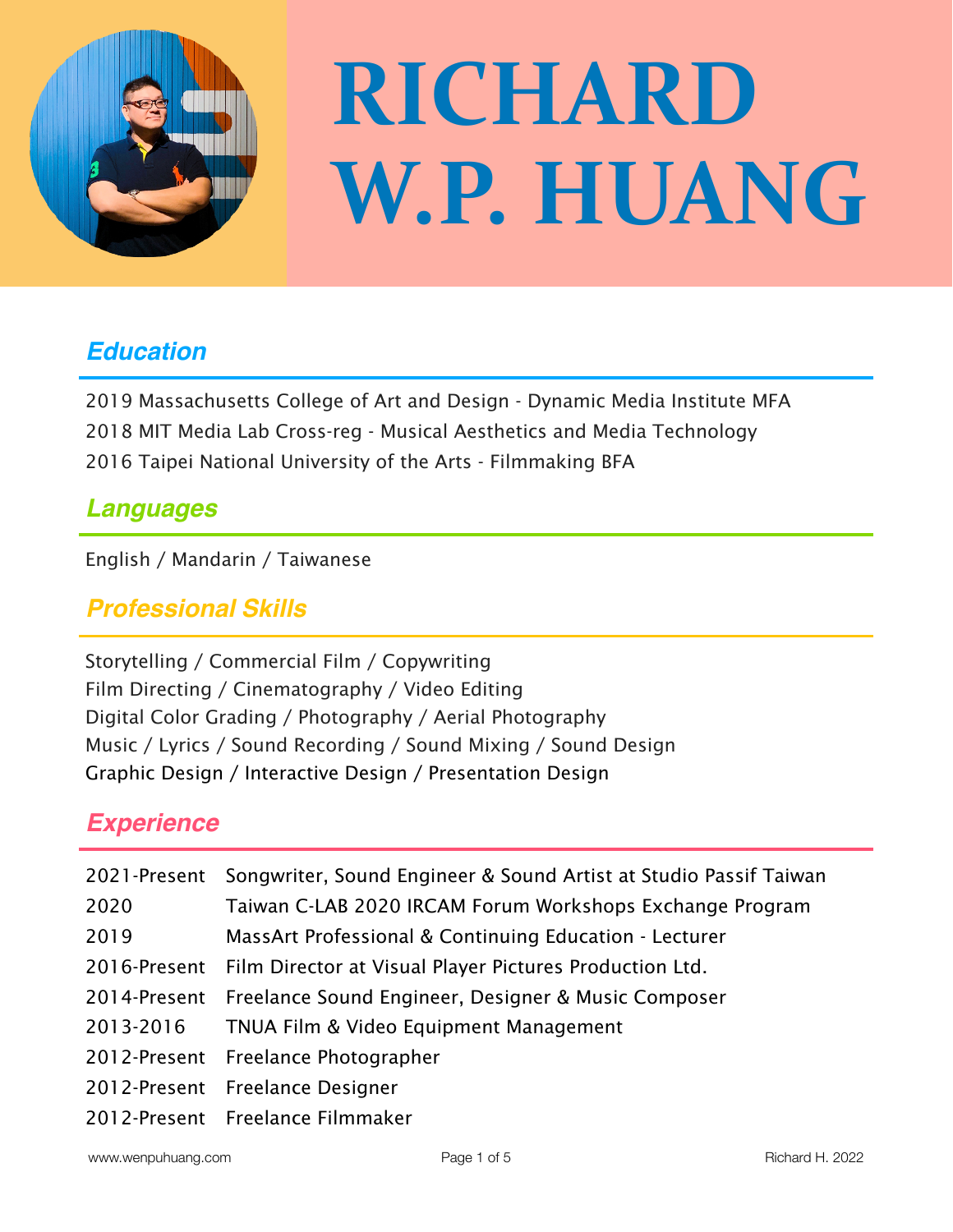### *Film & Video*

2020 «Floating Roots» Seed Dance Performance Documentation Cinematography

- 2020 «Facade Game» Musical Video Documentation Cinematography
- 2019 «For Our Fathers: An Evening with Ute Gfrerer & Lisa Rosowsky» Video

Documentation Director / Cinematographer / Editor

- 2018 «The Interpreted Dream» Director of Photography / Colorist
- 2016 «Sunshine in the Rain» Director / Director of Photography
- 2015 «Rediscover Taiwan» President Ma Ying-Jeou's 7th Inauguration Ceremony Film
	- Cinematographer / Editor
- 2015 «Shining Young Flash Mob» Video Documentation Director / Editor
- 2015 «A Taste of Love» Director / Cinematographer / Editor
- 2014 «Valentine's Day» Cinematographer
- 2014 «Auld Lang Syne» ADR Recording Engineer & Editor
- 2013 «Saisiyat Traditional Arts and Festival» Documentary Director & Music Design
- 2012 «±2℃» Environmental Documentary International Copyright Manager

#### *Commercial Film*

- 2021 «Glorious Jewel Introduction Video» Cinematographer / Editor / Colorist
- 2020 «INCREDIVILLE x RHINOSHIELD Phone Case» Sound Designer & Mixing Engineer
- 2020 «The Crowell Manor Condo Building» Music Lyricist & Mixing Engineer
- 2019 «Shui Lu Qing Yuan Condo Building» Music Mixing Engineer
- 2019 «Bobby Pure Milk» Music
- 2017 «Go-Long Milk» Director / Music
- 2017 «Go-Long Latte» Director / Sound Designer
- 2016 «Go-Long» Theme Song
- 2014 «Maze» Music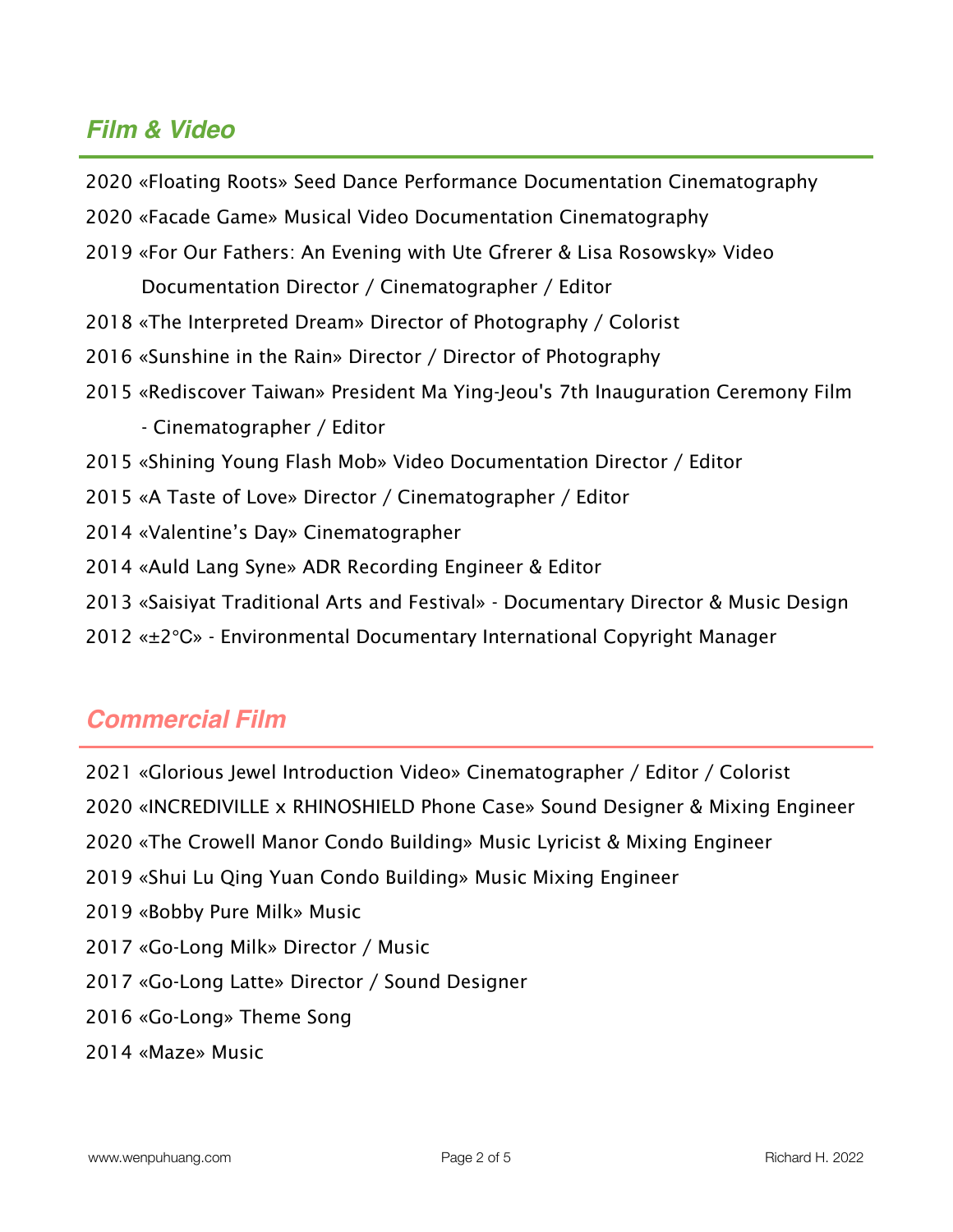2016 «樂事美聲錄 Happy Sound» Cinematographer / Aerial Photographer

#### *Music*

2022 «#ProjectSP2022» Studio Passif music project - Lyricist / Recording Engineer / Mixing Engineer / Mastering Engineer / Music Video Director 2020 «Floating Roots» Seed Dance Performance Music Recording & Mixing Engineer 2019 «For Our Fathers: An Evening with Ute Gfrerer & Lisa Rosowsky» Video Documentation Live Music Recording & Mixing Engineer 2016 «Sunshine in the Rain» Music Producer, Recording & Mixing Engineer 2015 «風中家族 Where the Wind Settles» Music Executive Producer & Mixing Engineer 2015 «A Day of Jokyu» Music Recording & Mixing Engineer 2015 «The Propose» Music Mixing Engineer

# *Sound Design*

- 2022 «Passing Sea» Animation Sound Design
- 2021 «Bond» Animation Sound Design
- 2020 «Mine» Animation Sound Design
- 2020 «Hi» Animation Sound Design
- 2020 «Love Meme» Animation Sound Design
- 2019 «The Sea Within The Room» Animation Sound Design
- 2019 «The Light of the Night» Animation Sound Design
- 2019 «MULETA» Animation Sound Design
- 2017 «Coward» Animation Sound Design / Music
- 2016 «Double Accident» Animation Sound Design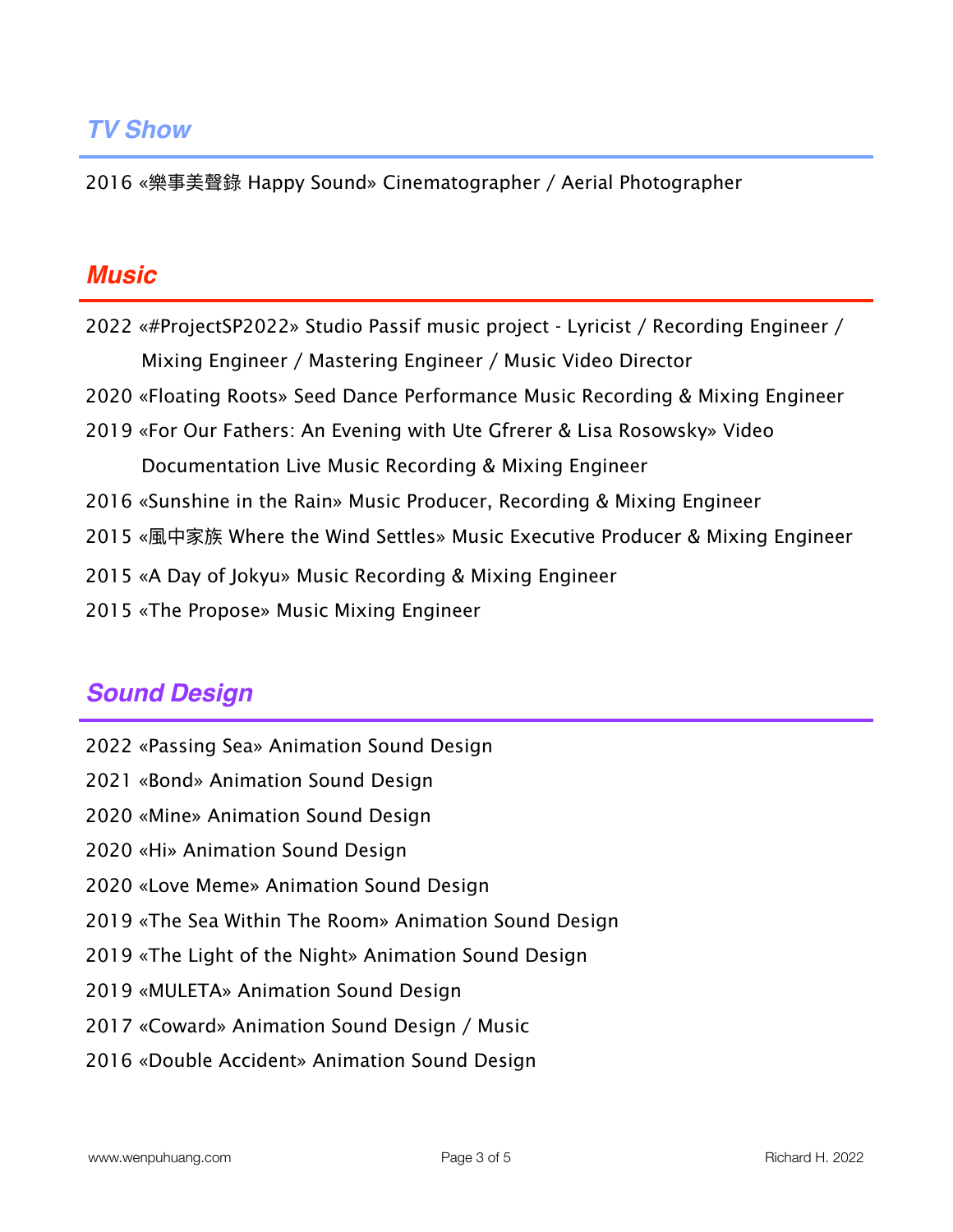# *Photography & Design*

2021 «Me, Myself & I» Bipolar Disorder Photography Project 2020 «Us, and the rest of the world» Couple Photography Project 2020 «Facade Game» Musical Stills Photography 2020 Photography Project - Surviving in the Cracks 2019 HUECU 2019 Wrap Party - Event Photography 2018 Photography Project - The Light of Life 2016 Da-Ai TV Program Proposal Keynote Design 2016 Po-Yi Chen Violin Recital Poster Design 2015 «A Day of Jokyu (2015)» Film Stills Photography 2015 Sammi Lee Viola Recital - Poster & Booklet Design 2015 Chi-Fang Chung Pipa Recital - Poster Design 2015 Yi-Yun Tu Pipa Recital - Photography, Poster & Booklet Design

# *Teaching Experience*

2019 MassArt Teaching Assistance - "Technology & Culture I : Rainbow Bridge" 2018 MassArt Teaching Assistance - "Communication Design Studio" 2018 MassArt Teaching Assistance - "Technology & Culture I : The Banjo" 2015 Filmmaking Workshop - 4K Projector Operation & Open DCP 2015 TNUA Workshop Teaching Assistance - Digital Intermediate & Color Grading 2015 TNUA Workshop Teaching Assistance - Sound Post-Production